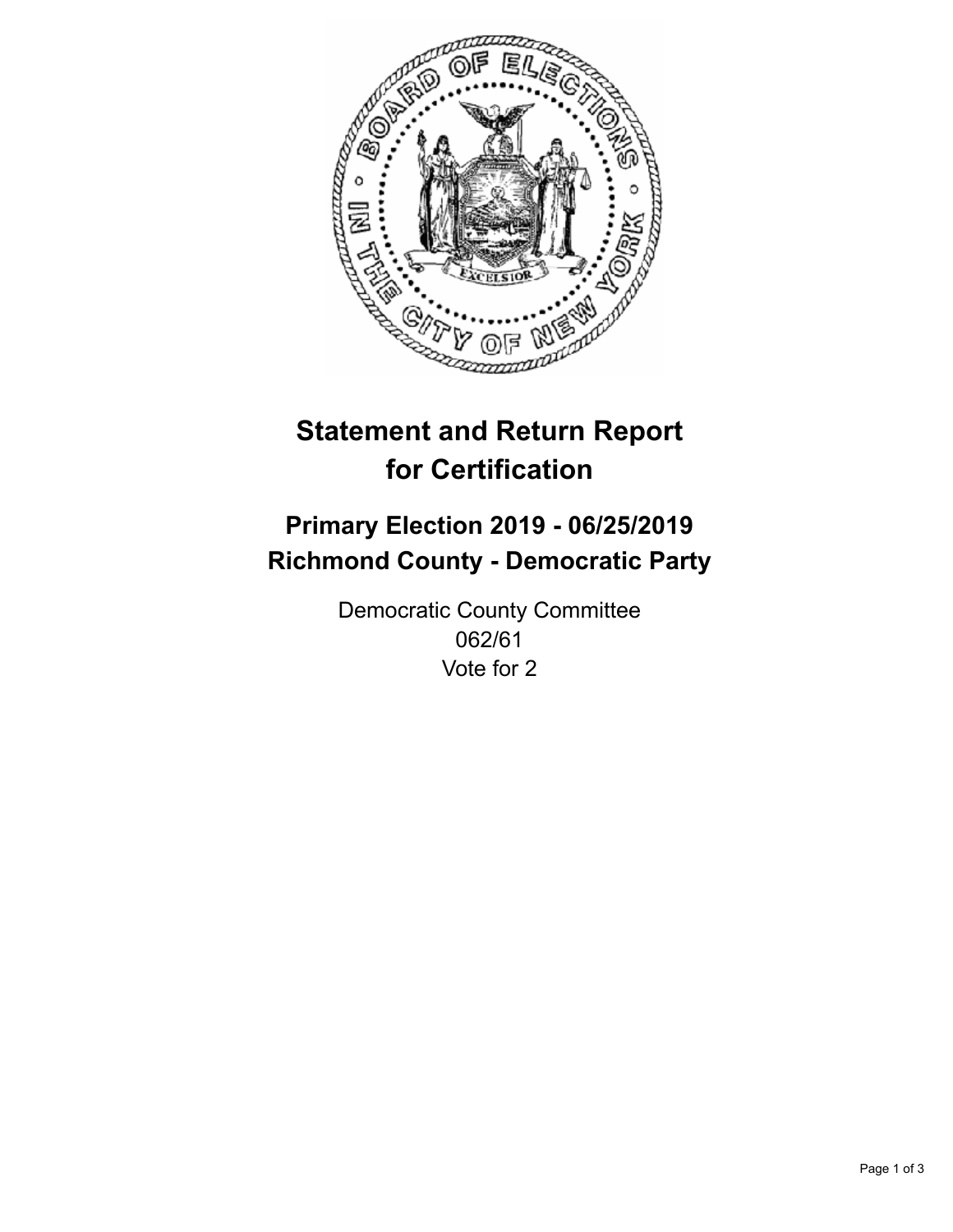

## **Assembly District 61**

| <b>PUBLIC COUNTER</b>                                    | 17       |
|----------------------------------------------------------|----------|
| <b>MANUALLY COUNTED EMERGENCY</b>                        | 0        |
| ABSENTEE / MILITARY                                      | 4        |
| AFFIDAVIT                                                | $\Omega$ |
| <b>Total Ballots</b>                                     | 21       |
| Less - Inapplicable Federal/Special Presidential Ballots | 0        |
| <b>Total Applicable Ballots</b>                          | 21       |
| <b>PATRICIA KANE</b>                                     | 15       |
| PAUL T. KANE                                             | 13       |
| <b>DEVON HOWARD</b>                                      | 0        |
| DAPHNE HOWARD                                            | 2        |
| <b>Total Votes</b>                                       | 30       |
| Unrecorded                                               | 12       |